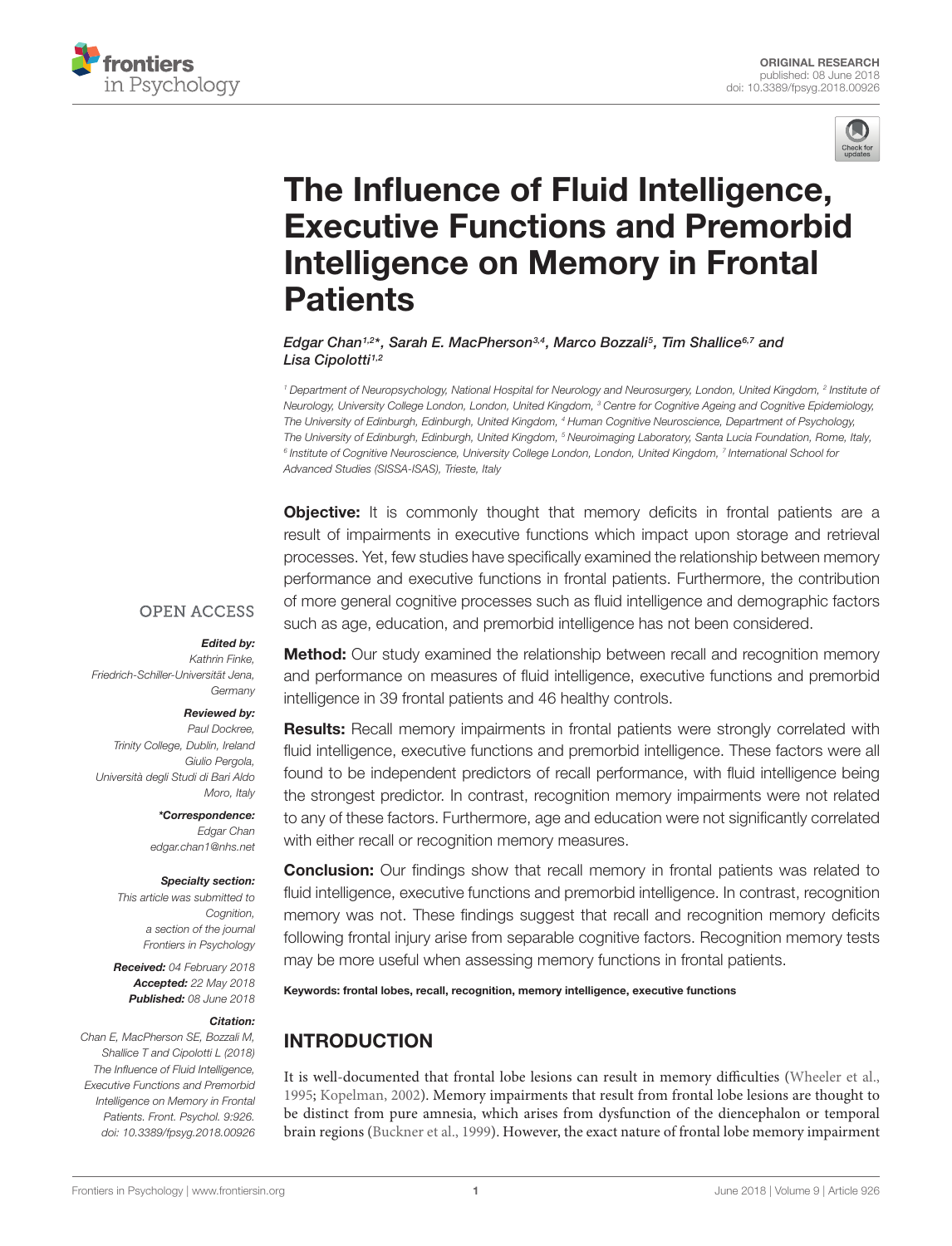is still somewhat unclear. For example, it is still debated whether frontal memory impairment manifests as a deficit in recall, recognition or both recall and recognition. Some argue that only recall memory is impaired while recognition memory remains relatively preserved (e.g., [Janowsky et al.,](#page-8-3) [1989;](#page-8-3) [Milner et al.,](#page-8-4) [1991\)](#page-8-4). Others have reported impairments in both recall and recognition (e.g., [Baldo et al.,](#page-8-5) [2002;](#page-8-5) [Alexander et al.,](#page-8-6) [2003\)](#page-8-6). Recently, memory performance in a large cohort of frontal patients was assessed using the Doors and People battery [\(Baddeley et al.,](#page-8-7) [1994\)](#page-8-7) which consists of verbal and visual recall and recognition tasks thought to be comparable in terms of difficulty [\(MacPherson et al.,](#page-8-8) [2016\)](#page-8-8). Frontal patients were found to be significantly impaired on both recall and recognition memory tasks compared to healthy controls. However, in line with the pattern of deficits found in an earlier meta-analysis [\(Wheeler et al.,](#page-8-0) [1995\)](#page-8-0), the effect sizes were greater for recall compared with recognition memory impairment, suggesting that recall memory is more affected following frontal lobe damage.

Although it is commonly thought that frontal memory impairments are secondary to impairment in executive processes, surprisingly few studies have directly examined the relationship between executive dysfunction and memory impairment. In list learning tasks, it is suggested that executive deficits in frontal patients cause a breakdown in top-down supervisory processes. This breakdown leads to the poor use of organizational strategies such as spontaneous categorization and semantic linkages during memory encoding, and poor search strategies and self-monitoring during memory retrieval [\(Baldo and Shimamura,](#page-8-9) [2002\)](#page-8-9). An assumption then is that individuals with greater executive dysfunction will likely have greater memory deficits. Indeed, in the aging literature, it has been argued that memory difficulties in older adults are related to increased vulnerability to executive deficits due to age-related frontal–striatal changes (see [Buckner,](#page-8-10) [2004](#page-8-10) for a review). Executive functions have been shown to mediate the relationship between the effects of age and recall memory performance [\(Troyer et al.,](#page-8-11) [1994;](#page-8-11) [Crawford et al.,](#page-8-12) [2000\)](#page-8-12). Similarly, in early mild Alzheimer's disease, recall memory performance has been shown to be correlated with performance on executive tasks [\(Baudic et al.,](#page-8-13) [2006\)](#page-8-13).

In patients with frontal lobe lesions, there has generally only been indirect support for the notion that memory impairments are related to executive deficits. A common finding is that word list-learning performance can be improved in frontal patients by explicitly grouping to-be-remembered words into semantic categories during encoding and by providing category cues during recall, thereby presumably reducing the 'executive load' of the task (e.g., [della Rocchetta and Milner,](#page-8-14) [1993;](#page-8-14) [Gershberg](#page-8-15) [and Shimamura,](#page-8-15) [1995,](#page-8-15) but see [Turner et al.,](#page-8-16) [2007\)](#page-8-16). Only a very few studies have explicitly examined the relationship between memory performance and performance on executive tasks in frontal patients. In one study, a correlation was found between recall memory performance (total number of words recalled) and phonemic fluency performance (FAS) in left dorsolateral frontal patients [\(Alexander et al.,](#page-8-6) [2003\)](#page-8-6). Interestingly, no similar correlation between fluency and recognition memory performance was found. However, no other executive measures were included in this study, limiting the conclusions that can be drawn.

Besides executive processes, more general cognitive processes may also contribute to memory performance in frontal patients. One prime candidate is fluid intelligence. Deficits in executive tasks in frontal patients have been argued to be underpinned by impairments in fluid intelligence [\(Duncan et al.,](#page-8-17) [2000\)](#page-8-17). In support of this, it has been shown that differences in performance on some executive tasks between frontal patients and healthy controls can be largely or entirely accounted for by performance on tests of fluid intelligence [\(Roca et al.,](#page-8-18) [2010;](#page-8-18) [Woolgar et al.,](#page-9-0) [2010;](#page-9-0) [Barbey et al.,](#page-8-19) [2012;](#page-8-19) [Keifer and Tranel,](#page-8-20) [2013\)](#page-8-20). As such, it may be that memory difficulties in frontal patients might be better explained by impairment in fluid intelligence rather than executive functions. Indeed, fluid intelligence has been found to be the strongest predictor of episodic memory performance in healthy individuals [\(Aizpurua and Koutstaal,](#page-8-21) [2010\)](#page-8-21).

We have also previously found that demographic factors such as age, years of education and premorbid intelligence, as measured by literacy attainment assessed using the National Adult Reading Test (NART IQ; [Nelson and Willison,](#page-8-22) [1991\)](#page-8-22), can significantly impact on executive impairments and fluid intelligence following frontal lobe injury [\(Cipolotti et al.,](#page-8-23) [2015a;](#page-8-23) [MacPherson et al.,](#page-8-24) [2017\)](#page-8-24). In a large cohort of frontal patients, we have shown that age and NART IQ are strongly correlated and predictive of performance on two executive tasks, verbal fluency and the Stroop Color Word test, over and above other factors such as lesion severity and chronicity. In addition, age, years of education and NART IQ are also related to fluid intelligence, though age seems to account for most of the unique variance. Indeed, age has been shown to exacerbate impairments in executive functions and fluid intelligence following frontal lesions [\(Cipolotti et al.,](#page-8-25) [2015b\)](#page-8-25). Whether these variables might also be related to, or mediate, memory performance following frontal lobe injury has yet to be investigated.

The aim of the current study was to increase our understanding of how executive processes relate to memory performance in patients with frontal lesions. Specifically, we wanted to examine the relationship between recall and recognition memory performance and age, education, premorbid intelligence, fluid intelligence and executive functions.

## MATERIALS AND METHODS

## Participants

Thirty-nine patients (24 males, 15 females) with focal frontal lesions were prospectively recruited from the National Hospital for Neurology and Neurosurgery, Queen Square, London as part of two larger studies examining cognitive functions of the frontal lobe. Patients had an absence of psychiatric disorders, history of alcohol or substance abuse or previous neurological disorders. Frontal lesions were traced and classified by a neurologist who was blind to the study results based on MRI scans (or CT scans if MRI was unavailable). The aetiologies of the lesions were: glioma = 20; meningioma = 14; subarachnoid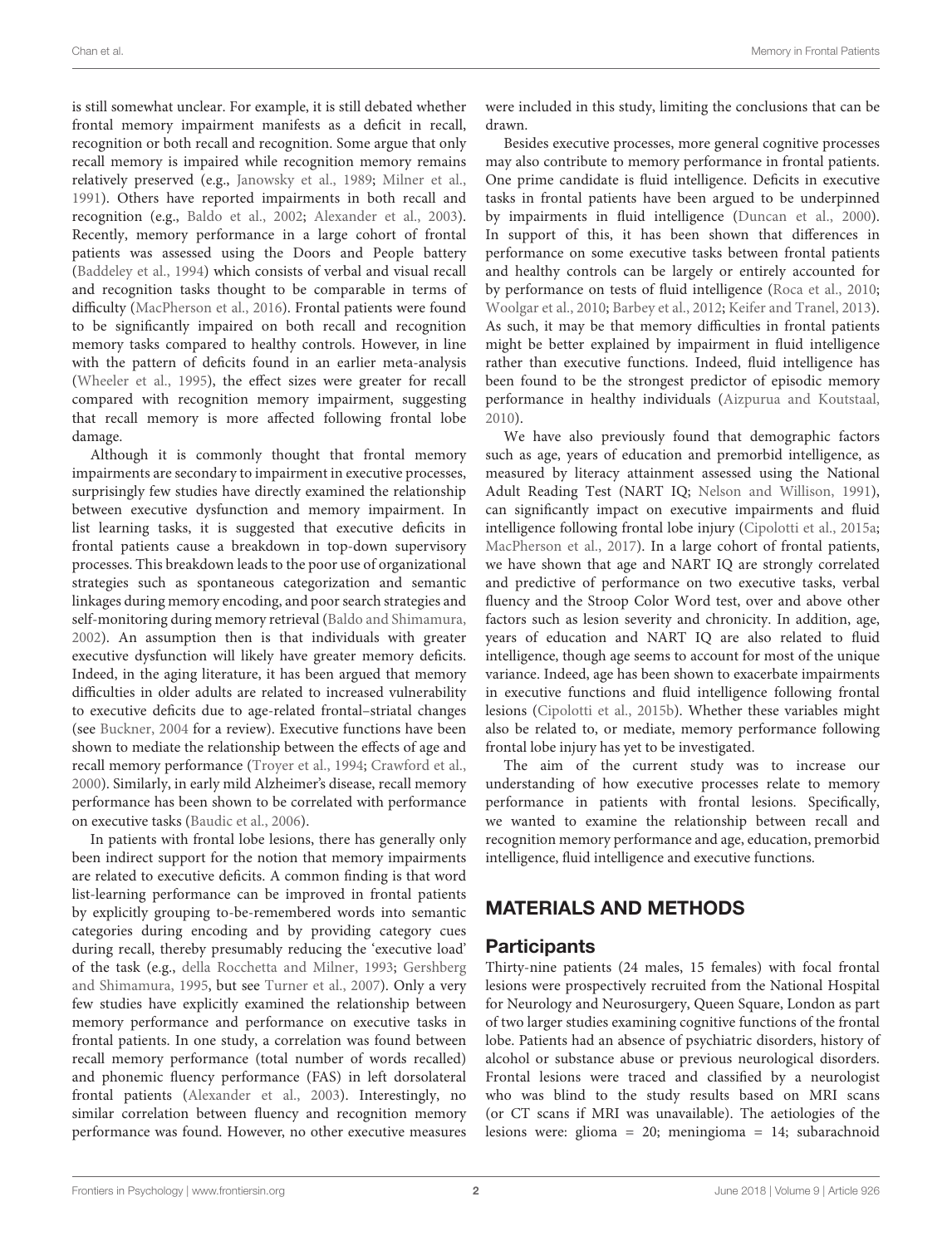hemorrhage = 1; anterior communicating aneurysm = 3; and traumatic brain injury  $= 1$ . Importantly, we have previously shown that the grouping together of frontal patients with different aetiologies for the purposes of examining cognitive variables is methodologically justifiable [\(Cipolotti et al.,](#page-8-23) [2015a\)](#page-8-23). Sixteen patients had lesions confined to the left hemisphere, 18 patients to the right hemisphere and 5 patients had bilateral lesions. The majority of patients had lesions confined to the frontal lobes ( $n = 30$ ; see Supplementary Table S1). The mean time since injury to assessment was  $3.34$  months ( $SD = 8.12$  months). In addition, 46 healthy controls (HCs; 21 males, 25 females) with no history of neurological or psychiatric disorders were included for comparison. The study was approved by the National Hospital for Neurology and Neurosurgery and Institute of Neurology Joint Research Ethics Committee and written informed consent was gained according to the Declaration of Helsinki.

## Material and Procedure

#### Baseline Neuropsychological Assessment

All patients and HCs were assessed on a series of baseline neuropsychological measures. Premorbid level of optimal functioning ('Premorbid intelligence') was estimated using the National Adult Reading Test (NART; [Nelson and Willison,](#page-8-22) [1991\)](#page-8-22). Naming ability was assessed using the Graded Naming Test (GNT; [McKenna and Warrington,](#page-8-26) [1983\)](#page-8-26) and perceptual ability was assessed using the Incomplete Letters subtest from the Visual Object and Space Perception Battery (VOSP; [Warrington and](#page-8-27) [James,](#page-8-27) [1991\)](#page-8-27).

#### Fluid Intelligence

Fluid intelligence was assessed using Raven's Advanced Progressive Matrices (RAPM; [Raven,](#page-8-28) [1976\)](#page-8-28); an untimed, relatively culture-free, non-verbal test of abstract reasoning. The test requires the selection of the missing piece of a visual pattern from eight possible choices. The total number of correct responses in Set 1 (/12) was recorded and converted into age-adjusted scaled scores based on published norms.

#### Executive Functions – Verbal Fluency, Stroop Color Word Test

Two widely used neuropsychological tasks were administered to assess different aspects of executive functioning. These two tasks were chosen because they have been shown to require executive processes that are distinct from that which can be accounted for by fluid intelligence [\(Cipolotti et al.,](#page-8-29) [2016;](#page-8-29) Cipolotti, unpublished). Verbal generation was assessed using the standard phonemic fluency test ('FAS'; [Benton and Hamsher,](#page-8-30) [1976\)](#page-8-30). The total number of words recalled for all three letters, excluding errors (i.e., proper nouns or repetitions), was recorded. Verbal response inhibition was assessed using the [Trenerry et al.](#page-8-31) [\(1989\)](#page-8-31) version of the Stroop Color Word test which requires participants to name the ink color of 112 color words (e.g., say 'Blue' when the word Red is written in blue) printed on one A4 sheet. The time taken to read all 112 words was recorded in seconds.

#### Recall and Recognition Memory

All patients and HCs were assessed on a verbal list-learning recall memory test ('Trieste Test'; [Turner et al.,](#page-8-16) [2007\)](#page-8-16). Participants were asked to recall six 16-word lists that were each composed of four words from four different semantic categories (for further details on the construction of the word lists and semantic categories, see [Turner et al.,](#page-8-16) [2007\)](#page-8-16). For each word list, words were either grouped according to their category ('Blocked') or they were mixed ('Unblocked'). These two types of lists (Blocked or Unblocked) were presented in an alternating fashion across the task (i.e., blocked, unblocked, blocked etc. . .). For each 16-word list, each word was presented on a computer screen for 2 s with a 1 s interval between words. Following the list presentation, participants immediately completed a distractor task for 30 s (add 1 to a series of random numbers ranging from 1 to 99). Then, participants were asked to recall as many words as they could from the prior list ('Uncued recall'). Once this was exhausted, the four semantic category labels were provided as prompts (e.g., jewels, occupations) for further recall ('Cued recall'). The total number of words correctly recalled from each list before and after cueing was recorded, as well as separately for blocked and unblocked word lists. We also recorded the total number of errors made during recall (i.e., intrusions of words that were not presented).

A subset of frontal patients ( $n = 22$ ) and HCs ( $n = 29$ ) also completed the Doors and People Test battery ('D&P'; [Baddeley et al.,](#page-8-7) [1994\)](#page-8-7) which contained two recall tasks and two recognition tasks. Administration was conducted in accordance with procedures outlined in the manual. In brief, the verbal recall task required participants to learn and recall the names of four characters and their associated occupation, while in the visual recall task, participants had to copy and recall four simple line drawings. In both the verbal and visual recall tasks, participants were given three learning and recall trials. Points are awarded for recalled information across all three learning trials and the scores for the two recall tasks were combined to create an ageadjusted recall memory scaled score ('D&P Recall'). For the recognition tasks, participants were asked to remember two sets of 12 stimuli presented for 3 s each; the targets were either male/female names in the verbal condition and photographs of different types of doors in the visual condition. Participants were then asked to recognize the target among three distractors. Points were awarded for each correctly identified target and combined to create an age-adjusted recognition memory scaled score ('D&P Recognition').

A second smaller subset of frontal patients ( $n = 15$ ) also completed a 30-item three forced choice version (RMT-30) of the classic 50-item two forced choice Recognition Memory Test [\(Warrington,](#page-8-32) [1984\)](#page-8-32). In the learning phase, participants were asked to remember 30 photographs of faces presented for 3 s each. Photographs were of unfamiliar Caucasian male faces with non-distinctive facial types. Participants were explicitly told to remember the faces and to decide whether the faces were 'pleasant' or 'unpleasant' to encourage encoding. In the recognition phase that immediately followed, target faces were presented again with two distractors each. The total number of targets correctly identified was recorded. Raw scores were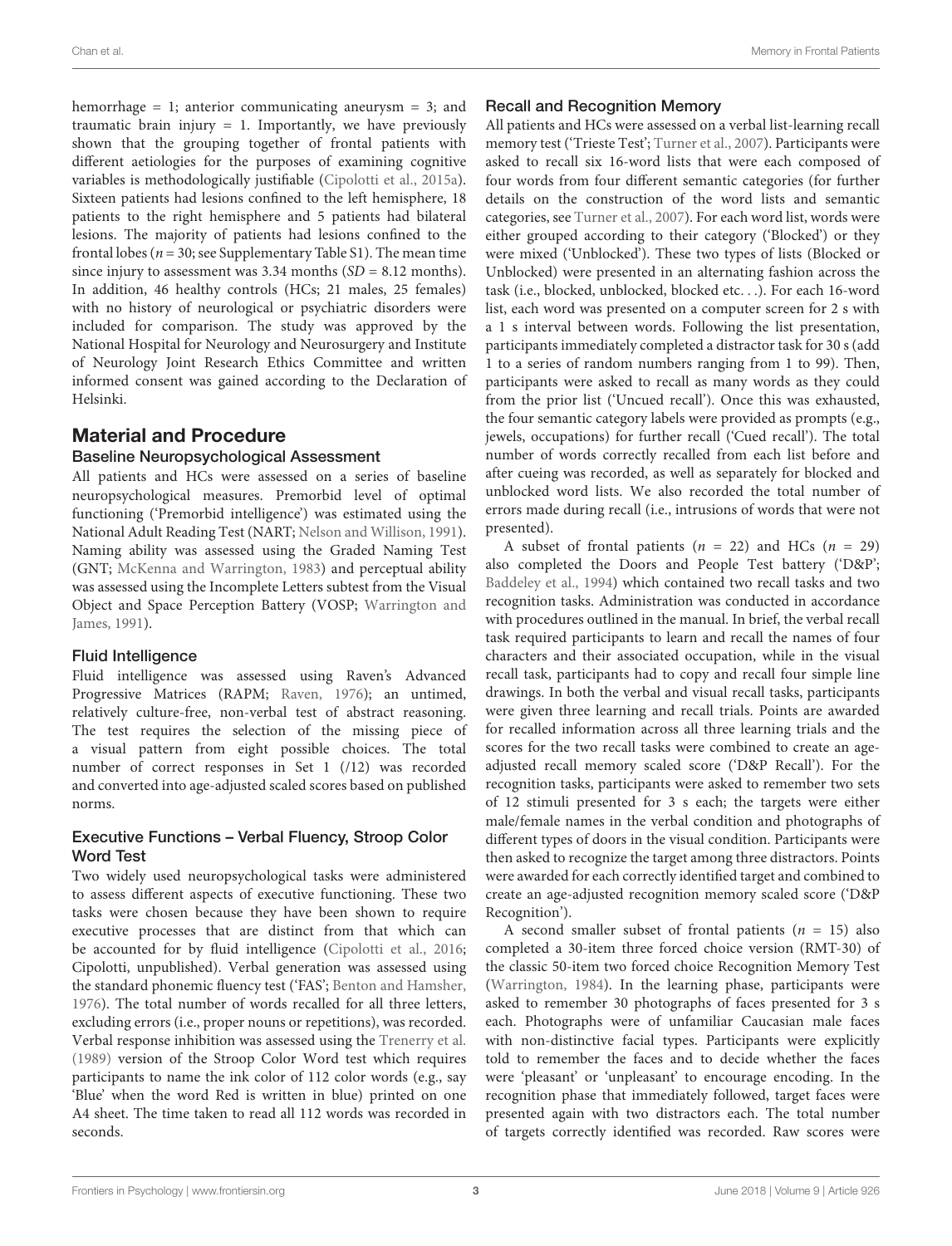converted to z-scores based on available normative data from a separate healthy control sample (see Supplementary Table S2).

#### Statistical Analyses

Statistical analyses were carried out using IBM SPSS Statistics 22<sup>[1](#page-3-0)</sup>. Firstly, we investigated differences between frontal patients and HCs, and between left and right frontal patients, on demographic variables and performance on baseline neuropsychological tests, measures of fluid intelligence and executive functions using independent samples t-tests for continuous variables and chisquare test for categorical variables. Performance differences on memory tasks between groups were examined using mixeddesign repeated measures Analysis of Variance (ANOVA), except for RMT-30, where patient performance was evaluated using a one-sample t-test with a mean z-score of 0, as healthy control data were not available. An independent samples t-test was again used to compare differences between left and right frontal patients.

Secondly, we examined the relationship between recall and recognition memory performance and the different clinical and cognitive variables using two-tailed bivariate Pearson correlation analyses, for the frontal patients only.

Finally, for measures that were found to be significantly correlated with memory performance in our frontal patients, we ran a 3-stage hierarchical multiple regression to examine the independent predictive value of each variable. We chose a hierarchical approach because we were particularly interested in how executive functions predicted performance over and above any influences of general intelligence. Our previous work has shown that premorbid intelligence as measured by the NART is the best predictor of cognitive performance in frontal patients (e.g., [MacPherson et al.,](#page-8-24) [2017\)](#page-8-24) and so this was entered in stage 1. Fluid intelligence was entered at stage 2 given that it has been argued to account for variance in executive deficits in frontal patients (e.g., [Duncan et al.,](#page-8-17) [2000\)](#page-8-17). In stage 3, the two executive measures (Stroop Color Word test and verbal fluency) were entered together using a forced entry approach as we did not have an a priori hypothesis about the way in which each executive test might contribute to memory performance.

For results where p-values were less than 0.05, effect size and  $r$ -squared values were reported. For results where  $p$ -values were equal or greater than 0.05, additional Bayesian analyses were conducted where appropriate to determine the extent to which the odds were in favor of supporting the null-hypothesis [\(Gallistel,](#page-8-33) [2009\)](#page-8-33). According to [Jeffreys](#page-8-34) [\(1961\)](#page-8-34), odds less than 3 are "weak," odds between 3 and 10 are "substantial," and odds between 10 and 100 are "strong."

## RESULTS

## Demographic and Baseline Neuropsychological Measures

Independent samples t-tests revealed that the frontal patient and HC groups did not significantly differ in terms of age ( $p > 0.1$ , Odds = 3.58), premorbid intelligence ( $p = 0.077$ , Odds = 1.81)

and years of education ( $p > 0.1$ , Odds = 8.33; see **[Table 1A](#page-3-1)**). Chi-squared analysis showed no significant difference in gender  $(p > 0.1)$ . Patients were significantly poorer at naming than HCs  $[t(83) = 3.04, p < 0.01, d = 0.65]$  but there was no difference in performance on the test of visuo-perception (VOSP:  $p > 0.1$ ,  $Odds = 8.23$ ). Left and right frontal patients were well-matched on the demographic measures ( $p > 0.1$ ; see **[Table 1B](#page-3-1)**). There was also no difference in performance between left and right frontal patients on naming or visual perception ( $p > 0.1$ , Odds = 4.22 and  $Odds = 4.12$ , respectively).

#### Fluid Intelligence and Executive Functions

Compared to HCs, the frontal patients had significantly lower scores on the test of fluid intelligence  $[t(81) = 2.11, p = 0.038,$  $d = 0.46$ ]. Not unexpectedly, the frontal group also performed significantly more poorly compared to HCs on the two measures of executive function – verbal fluency  $[t(82) = 5.97, p < 0.001,$  $d = 1.30$ ] and Stroop Color Word test  $[t(54) = 2.68, p = 0.01,$  $d = 0.69$ . **[Table 1A](#page-3-1)** shows the mean scores for each of the tests for the two groups. The difference between patients and HCs remained significant when we co-varied for fluid intelligence (Verbal fluency:  $p < 0.001$ ; Stroop Color Word test:  $p = 0.02$ ).

TABLE 1A | Clinical and cognitive neuropsychological data for patients and healthy controls.

|                                                                                        | <b>Frontal</b> |           |           | <b>Healthy control</b> |        |           |
|----------------------------------------------------------------------------------------|----------------|-----------|-----------|------------------------|--------|-----------|
|                                                                                        | $\mathbf n$    | М         | <b>SD</b> | $\mathsf{n}$           | М      | <b>SD</b> |
| Age (years)                                                                            | 39             | 46.64     | 15.24     | 46                     | 50.65  | 14.65     |
| Education (years)                                                                      | 39             | 13.56     | 2.88      | 46                     | 13.59  | 2.83      |
| Premorbid Intelligence -<br>NART (FSIQ)                                                | 37             | 107.65    | 13.04     | 44                     | 112.09 | 9.19      |
| Fluid Intelligence - Raven's<br><b>Advanced Progressive</b><br>Matrices (Scaled Score) | 37             | $10.97*$  | 3.11      | 46                     | 12.30  | 2.62      |
| FAS (total words)                                                                      | 38             | $31.42**$ | 15.41     | 46                     | 49.80  | 12.81     |
| Stroop Color-Word test (sec)                                                           | 23             | 154.40**  | 53.22     | 33                     | 125.23 | 27.76     |

 $\alpha$ rce between groups –  $\gamma p < 0.05$ ,  $\alpha p > 0.01.5$ 

<span id="page-3-1"></span>TABLE 1B | Clinical and cognitive neuropsychological data for left and right hemisphere patients.

|                                                                                        | Left frontal |          |           | <b>Right frontal</b> |        |       |
|----------------------------------------------------------------------------------------|--------------|----------|-----------|----------------------|--------|-------|
|                                                                                        | $\mathsf{n}$ | М        | <b>SD</b> | $\mathbf n$          | М      | SD    |
| Age (years)                                                                            | 16           | 47.19    | 13.09     | 18                   | 46.06  | 15.73 |
| Education (years)                                                                      | 16           | 14.19    | 2.48      | 18                   | 13.56  | 3.09  |
| Premorbid Intelligence -<br>NART (FSIQ)                                                | 15           | 111.13   | 12.24     | 18                   | 108.67 | 8.55  |
| Fluid Intelligence - Raven's<br><b>Advanced Progressive</b><br>Matrices (Scaled Score) | 14           | 11.64    | 3.10      | 18                   | 11.00  | 3.01  |
| FAS (total words)                                                                      | 16           | $27.00*$ | 15.68     | 17                   | 38.18  | 13.80 |
| Stroop Color-Word test (sec)                                                           | 10           | 179.79** | 52.45     | 10                   | 114.28 | 19.87 |

Difference between groups – \*p < 0.05, \*\*p < 0.01.

<span id="page-3-0"></span><sup>1</sup><https://www.ibm.com/products/spss-statistics>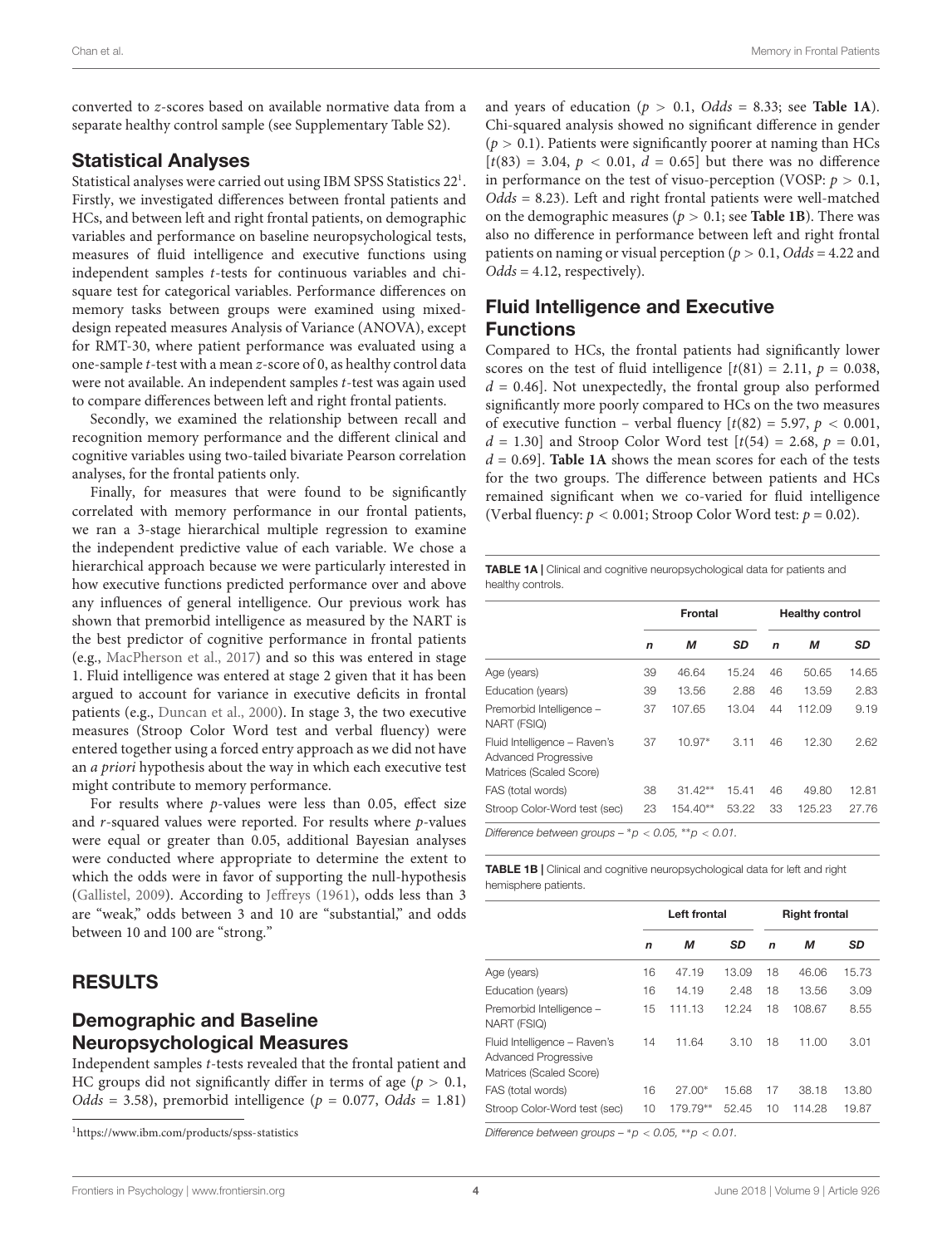Chan et al. Memory in Frontal Patients

Within the frontal group, no significant difference was found between left and right frontal patients on the test of fluid intelligence ( $p > 0.1$ , Odds = 4.01). In contrast, patients with left frontal lesions were found to generate significantly fewer words on verbal fluency  $[t(31) = -2.18, p = 0.037, d = 0.76]$ and were slower on the Stroop Color Word test compared with patients with right frontal lesions  $[t(18) = 3.69, p = 0.002,$  $d = 1.65$ . The difference between left and right frontal patients remained significant when we co-varied for fluid intelligence (Verbal fluency:  $p = 0.021$ ; Stroop Color Word test:  $p = 0.002$ ). **[Table 1B](#page-3-1)** shows the mean scores for each of the tests for the two groups.

## Recall Memory

Performance on the Trieste test of verbal list-learning was examined using a mixed-design repeated measures Analysis of Variance (ANOVA) with 2 within-subjects factors of Block (Blocked, Unblocked) and Cue (Cue, Uncued) and 1 betweensubjects factor of Group (Patients, HCs). There was a significant main effect of Group in which patients recalled fewer words than HCs  $[F(1,83) = 6.90, p = 0.01, \eta_{\rm p}^2 = 0.08]$ . There was a significant main effect of Block  $[F(1,83) = 10.63, p = 0.002, \eta_{\rm p}^2 = 0.67]$  and Cue  $[F(1,83) = 170.52, p < 0.001, \eta_p^2 = 0.11]$  showing that wordlists that were semantically blocked during presentation and providing cues improved recall performance. Crucially, however, there was no significant interaction between either factors with Group (Patients or HCs;  $p > 0.1$ ). That is, frontal patients did not significantly benefit from blocking or cueing more than HCs (see **[Table 2A](#page-4-0)**). There was no significant difference in the number of recall errors made between the frontal patients  $[M (SD) = 5.69]$  $(3.95)$ ] and HCs  $[(M(SD) = 4.70 (4.25)].$ 

TABLE 2A | Recall and Recognition memory performance for patients and healthy controls.

|                                   | <b>Frontal</b> |          |           | <b>Healthy control</b> |       |           |  |
|-----------------------------------|----------------|----------|-----------|------------------------|-------|-----------|--|
|                                   | $\mathsf{n}$   | М        | <b>SD</b> | n                      | М     | <b>SD</b> |  |
| <b>Trieste Test</b>               | $n = 39$       |          |           | $n = 46$               |       |           |  |
| Total Correct (/96)               |                | 60.67**  | 19.00     |                        | 69.76 | 13.58     |  |
| Blocked + Uncued (/48)            |                | 26.62    | 10.80     |                        | 31.59 | 8.67      |  |
| Blocked $+$ Cued ( $/48$ )        |                | 31.77    | 9.65      |                        | 35.87 | 6.57      |  |
| Unblocked<br>$+$ Uncued ( $/48$ ) |                | 24.23    | 11.84     |                        | 30.15 | 9.75      |  |
| Unblocked $+$ Cued (/48)          |                | 28.95    | 9.93      |                        | 33.85 | 8.05      |  |
| Doors and People test<br>(D&P)    | $n = 22$       |          |           | $n = 29$               |       |           |  |
| D&P Recall (SS)                   |                | $9.00**$ | 2.86      |                        | 11.48 | 3.40      |  |
| Verbal (SS)                       |                | 8.35     | 4.04      |                        | 11.03 | 3.91      |  |
| Visual (SS)                       |                | 9.87     | 2.24      |                        | 11.38 | 2.87      |  |
| D&P Recognition (SS)              |                | $10.09*$ | 3.13      |                        | 11.93 | 2.83      |  |
| Verbal (SS)                       |                | 10.78    | 3.49      |                        | 12.66 | 3.06      |  |
| Visual (SS)                       |                | 8.57     | 3.09      |                        | 10.38 | 3.05      |  |
| <b>RMT-30</b>                     | $n = 15$       |          |           |                        |       |           |  |
| RMT-30 (z-score)                  |                | $-0.67*$ | 1.11      |                        |       |           |  |

Difference between groups – \*p < 0.05, \*\*p < 0.01.

Recall performance on the Doors and People test was examined using a mixed-design repeated measures ANOVA with 1 within subjects factor of domain (verbal, visual) and 1 betweensubjects factor of Group (Patients, HC). Frontal patients scored significantly more poorly compared to healthy controls overall [ $F(1,50)$ : 7.71,  $p = 0.008$ ,  $\eta_p^2 = 0.13$ ]. There was no significant effect of domain ( $p = 0.1$ ) and no interaction between domain and group ( $p > 0.1$ ), suggesting that performance on the two recall subtests were relatively comparable.

Within the frontal group, there was no significant difference in the total words recalled on the Trieste test between patients with left and right sided lesions ( $p > 0.1$ , Odds = 1.69) and on D&P Recall (p > 0.1, Odds = 3.14; see **[Table 2B](#page-4-0)**).

#### Recognition Memory

Recognition performance on the Doors and People test was examined using a mixed-design repeated measures ANOVA with 1 within subjects factor of domain (verbal, visual) and 1 betweensubjects factor of Group (Patients, HC). Frontal patients scored significantly more poorly compared to healthy controls overall  $[F(1,50) = 6.85, p = 0.012, \eta_{\rm p}^2 = 0.12]$ . There was a significant effect of domain  $[F(1,50) = 17.75, p < 0.01, \eta_p^2 = 0.26]$  which showed that the visual recognition test was significantly harder overall  $[M (SD) = 9.47 (0.43)]$  compared with the verbal recognition memory test  $[M (SD) = 11.71 (0.46)]$ . However, there was no significant interaction between domain and group ( $p > 0.1$ ).

On the RMT-30, z-score performance of frontal patients was assessed using a one-sample *t*-test (Mean  $z$ -score = 0). Mean z-score performance of the frontal patients was statistically different from zero  $[t(14) = -2.32, p = 0.036, d = 0.60]$ .

Within the frontal group, as with recall performance, there was no significant difference on D&P Recognition between patients with left and right sided lesions ( $p > 0.1$ , Odds = 3.20) and on RMT-30 ( $p > 0.1$ , Odds = 1.30).

## Relationship Between Memory Performance and the Clinical and Cognitive Variables

We conducted two-tailed bivariate Pearson correlation analyses to examine the relationship between recall and recognition memory performance in frontal patients and their clinical and

<span id="page-4-0"></span>TABLE 2B | Recall and recognition memory performance for left and right hemisphere patients.

|                                | Left frontal |         |           | <b>Right frontal</b> |         |           |  |
|--------------------------------|--------------|---------|-----------|----------------------|---------|-----------|--|
|                                | n            | М       | <b>SD</b> | $\mathbf n$          | М       | <b>SD</b> |  |
| <b>Trieste Test</b>            | $n = 16$     |         |           | $n = 18$             |         |           |  |
| Total Correct/96               |              | 59.75   | 18.42     |                      | 65.61   | 16.18     |  |
| Doors and People<br>test (D&P) | $n = 9$      |         |           | $n = 11$             |         |           |  |
| D&P Recall (SS)                |              | 9.33    | 2.30      |                      | 9.18    | 3.22      |  |
| D&P Recognition (SS)           |              | 10.11   | 3.89      |                      | 10.54   | 2.62      |  |
| <b>RMT-30</b>                  | $n = 6$      |         |           | $n = 7$              |         |           |  |
| RMT-30 (z-score)               |              | $-0.82$ | 0.10      |                      | $-0.31$ | 1.23      |  |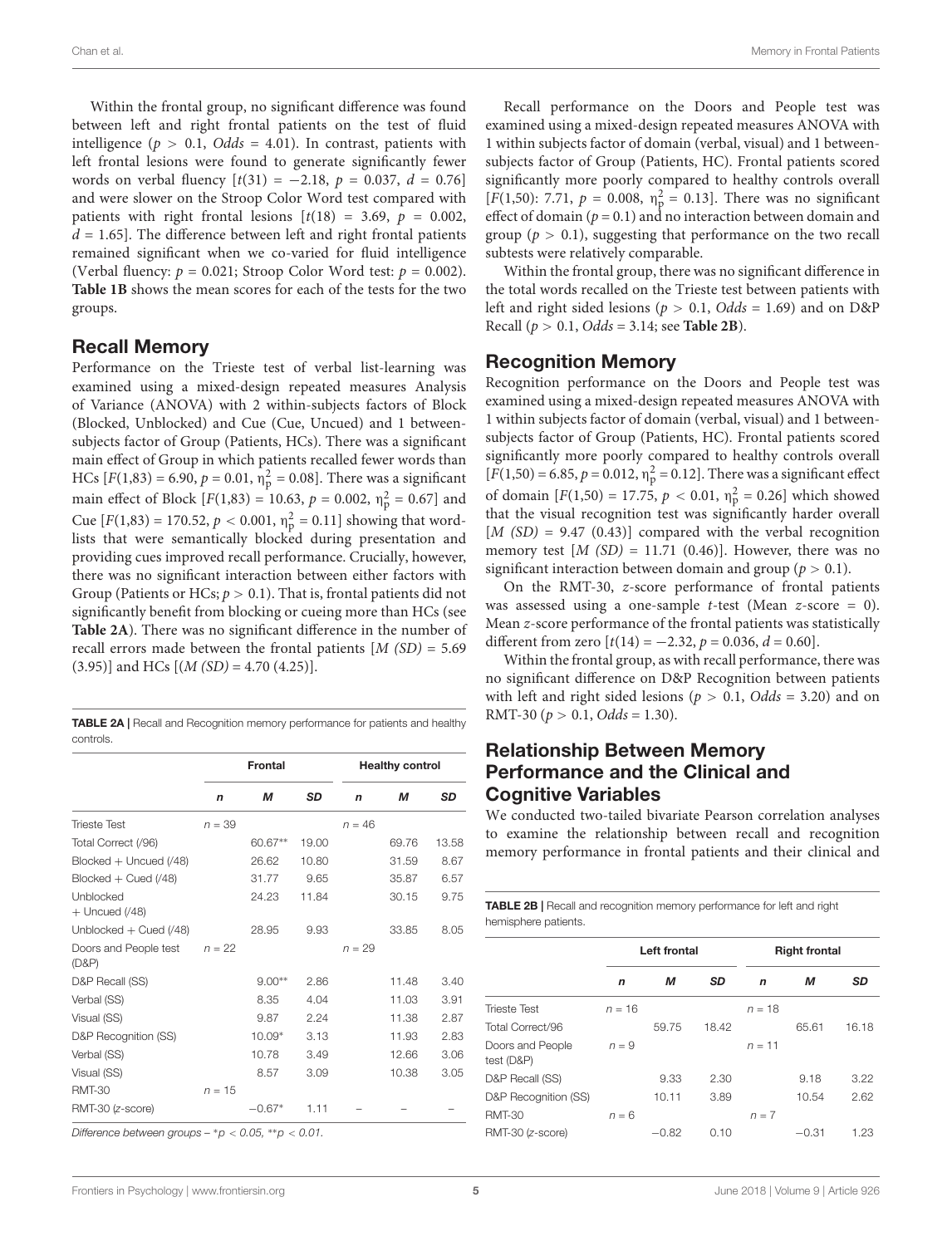cognitive variables. Given the lack of significant difference in performance between the left and right frontal patients on all memory measures, the two groups were combined in all correlation and regression analyses to increase power. To reduce the likelihood of false-positives, only the main memory measures that were found to be meaningfully impaired compared with healthy controls were included in the analysis; the Trieste test Total Score, D&P Recall, D&P Recognition, and the RMT-30. Clinical variables included were age, years of education and premorbid intelligence as assessed by the NART. Cognitive variables included were fluid intelligence as measured by Raven's Progressive Matrices and the two executive measures of verbal fluency and the Stroop Color Word test.

Both recall memory measures were significantly correlated with premorbid intelligence (Trieste test,  $p = 0.001$ ; D&P Recall,  $p = 0.007$ ), fluid intelligence (Trieste test,  $p = 0.002$ ; D&P Recall,  $p$  < 0.001), and verbal fluency (Trieste test,  $p$  < 0.001; D&P Recall,  $p = 0.026$ ). Only performance on the Trieste test was related to verbal response inhibition as assessed using the Stroop test ( $p = 0.035$ ) but not D&P Recall ( $p > 0.1$ ). Performance on the two recall measures were significantly correlated with each other  $(p < 0.001)$ . Neither recall memory measures were correlated with age or years of education. The absolute Pearson's correlation coefficient between the two recall memory measures and the clinical and cognitive variables are shown in **[Figure 1](#page-5-0)**.

In contrast, neither recognition memory measures, D&P Recognition or RMT-30, were correlated with premorbid intelligence ( $p > 0.1$ ), fluid intelligence ( $p > 0.1$ ) or either executive measures (see **[Figure 2](#page-6-0)**). Neither recognition memory measures were correlated with age or years of education.

# Predictors of Recall Memory **Performance**

Given that the recall memory measures were significantly correlated with premorbid intelligence, fluid intelligence, and performance on the executive tasks, we examined the relative predictive value of these three variables using a 3-stage hierarchical multiple regression. Premorbid intelligence was entered at stage 1, fluid intelligence was entered at stage 2 and the two executive tasks (Stroop Color Word test and verbal fluency) were entered at stage 3.

Using performance on Trieste Total Recall as the dependent variable, the hierarchical multiple regression revealed that at stage 1, premorbid intelligence contributed significantly to the regression model  $[F(1,22) = 11.76, p < 0.01]$  and accounted for 36% of the variance in recall memory performance. Introducing fluid intelligence at stage 2 explained an additional 26% of the variation, explaining a total of 62% variance in recall memory performance, and this change in  $R^2$  was significant  $[F(1,20) = 13.57, p < 0.01]$ . Adding the two executive tasks explained an additional 19% of the variance to the model and this change was significant  $[F(2,18) = 8.82, p < 0.01]$ . The final model accounted for 81% of the variance in Trieste Total Recall [F(4,12) = 18.83, p < 0.01]. Premorbid intelligence (β = −0.45,  $p = 0.041$ , fluid intelligence ( $\beta = 1.24$ ,  $p < 0.01$ ), and Stroop Color Word test ( $\beta$  = -0.59,  $p < 0.01$ ) were all significant predictors whereas verbal fluency was not ( $p > 0.1$ ).



<span id="page-5-0"></span>The same analysis was repeated with D&P Recall as the dependent variable. The hierarchical multiple regression revealed that at stage 1, premorbid intelligence contributed significantly to the regression model  $[F(1,19) = 7.73, p = 0.012]$  and accounted for 29% of the variance in recall memory performance. Introducing fluid intelligence at stage 2 explained an additional 20% of the variation, explaining a total of 49% variance in recall memory performance, and this change in  $R^2$  was significant  $[F(1,18) = 7.09, p = 0.016]$ . Unlike Trieste Total Recall, adding the two executive tasks did not significantly add to the variance explained by the model for D&P Recall performance  $(p > 0.1)$ . At stage 2, only fluid intelligence ( $\beta = 0.85$ ,  $p = 0.016$ ) was a significant predictor of recall performance, whereas premorbid intelligence was not ( $p > 0.1$ ).

As different variables were found to be significant predictors of recall memory performance in frontal patients, we examined whether the difference in performance originally found between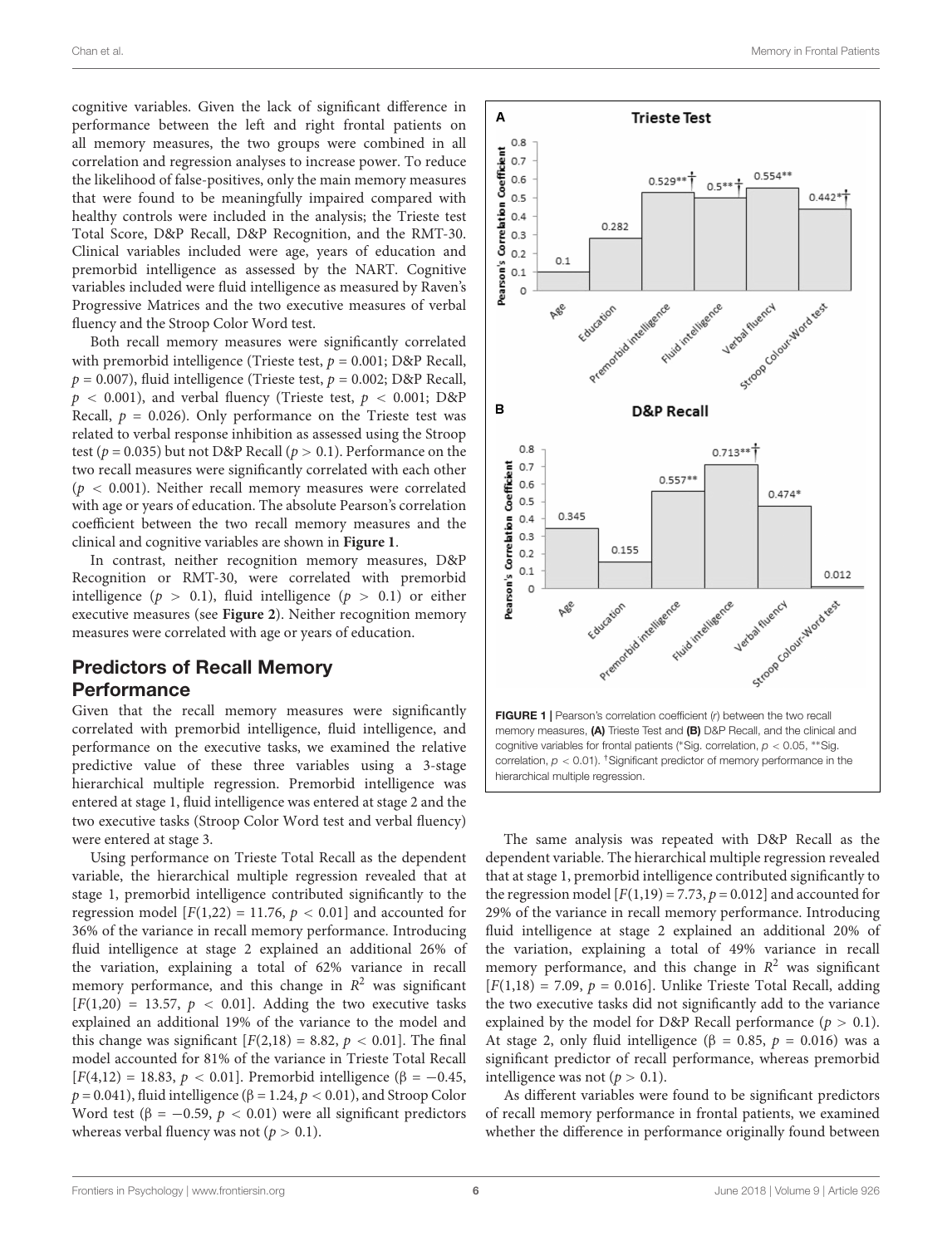

<span id="page-6-0"></span>frontal patients and healthy controls could be accounted for by these predictors by entering them as covariates using an Analyses of Covariance. The difference in performance between frontal patients and healthy controls on Trieste Total Recall was no longer significant once premorbid intelligence, fluid intelligence and Stroop Color Word test were entered as covariate  $(F(1,51) = 0.053, p = 0.819)$ . In contrast, the difference in performance between frontal patients and healthy controls on D&P Recall remained significant when fluid intelligence was entered as a covariate  $(F(1, 49) = 6.38, p = 0.015)$ .

Given that recognition memory performance was not correlated with any of the clinical or cognitive variables, multiple regression was not performed.

#### **DISCUSSION**

For the first time, we investigated how demographic factors of age and education, premorbid intelligence, fluid intelligence, and executive functions relate to and account for recall and recognition memory performance in frontal patients. Our frontal

patients were found to be impaired on two different measures of recall memory and two different measures of recognition memory compared with healthy controls. This finding supports previous suggestions that frontal injury can result in both recall and recognition memory deficits (e.g., [MacPherson et al.,](#page-8-8) [2016\)](#page-8-8). Crucially, however, we show that the nature of these deficits may be separable in how they relate to other clinical and cognitive factors.

For recall memory, performance in frontal patients on both recall memory measures was correlated with premorbid intelligence, fluid intelligence, and verbal fluency. Performance on the list learning task was also related to the Stroop Color Word test. Investigation into the individual contributions of premorbid intelligence, fluid intelligence and executive functions on predicting recall memory performance revealed slightly different but converging results for our two measures. For the Trieste list-learning task, all three variables were significant independent predictors of recall performance. Of the executive tasks, although both verbal fluency and Stroop Color Word were correlated with performance, only the Stroop Color Word test was a significant predictor of performance when all variables were taken into account. Of all the significant predictors, fluid intelligence was the strongest predictor of performance. For D&P Recall, fluid intelligence was the only significant predictor of recall performance. Despite D&P Recall performance being correlated with both premorbid intelligence and verbal fluency, neither variable contributed significantly over and above the variance accounted for by fluid intelligence. Overall, our findings suggest that recall memory deficits in frontal patients are best accounted for by fluid intelligence. The difference in findings between our two recall measures might reflect inherent differences in the two measures. The Trieste list learning task has 16-items per word list and one learning trial per list whereas the D&P Recall tasks only contain 4-items and have three repeated learning trials. Thus, it may be that the Trieste test requires greater demand on supervisory processes such as strategy and inhibition to encode the multiple word lists efficiently and avoid interference across lists [\(Baldo and Shimamura,](#page-8-9) [2002\)](#page-8-9). However, investigation into the differences between the demands of the tasks warrants further study.

The finding that recall memory in frontal patients is related to fluid intelligence processes is in keeping with a specific theoretical proposal regarding the neurocognitive architecture of the frontal lobe. Fluid intelligence is taken as a measure of some general or g factor that can broadly account for performance across a range of different tasks [\(Duncan et al.,](#page-8-17) [2000\)](#page-8-17). It captures the mental processes required for breaking tasks down into subcomponents that are thought to be necessary to perform most cognitive tasks, particularly novel or complex ones. It has been argued that fluid intelligence can be mapped onto a multiple-demand (MD) network in the brain that involves predominantly frontal– parietal regions [\(Woolgar et al.,](#page-9-0) [2010\)](#page-9-0). As such, damage to frontal brain regions often results in impairment in fluid intelligence [\(Duncan et al.,](#page-8-17) [2000\)](#page-8-17). It has been shown that fluid intelligence can account for some executive deficits that result from frontal lobe injury [\(Roca et al.,](#page-8-18) [2010\)](#page-8-18). Furthering this, our data suggests that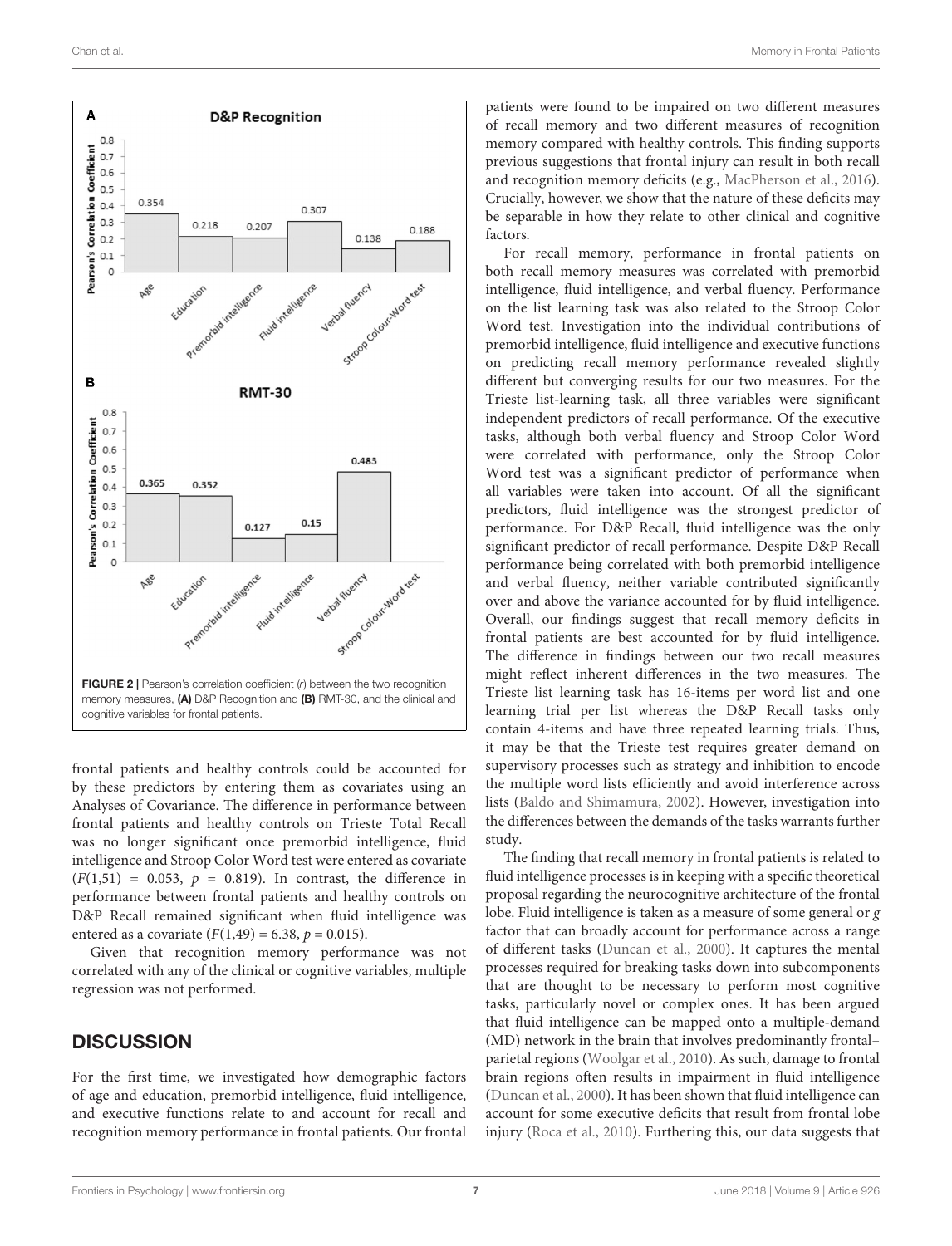impairment in fluid intelligence following frontal lesions may also account for performance in recall memory tasks.

Recall performance in frontal patients was also correlated with premorbid intelligence as assessed by the NART but not years of education. NART was also a significant independent predictor of Trieste performance. Both NART and years of education are often thought of as comparable indicators of premorbid intelligence. However, we have recently shown that these two variables do not represent the same proxy measure, at least following frontal injury, with NART being a better predictor of executive functions [\(MacPherson et al.,](#page-8-24) [2017\)](#page-8-24). Our findings further extend the important role of premorbid intelligence as measured by the NART in protecting against the impact of frontal brain injury on memory functions.

Recall memory impairment in our frontal patients was correlated with impairment in executive processes. Consistent with [Alexander et al.](#page-8-6) [\(2003\)](#page-8-6), we found that recall, but not recognition memory was related to performance on verbal fluency. In addition, Trieste recall was also related to response inhibition as measured by the Stroop Color Word Test. As far as we know, this is the first time in which the contribution of different executive measures to recall memory in frontal patients has been examined independently. Previous work has generally combined different executive measures into a composite, thereby limiting the potential for differences between tests to be explored (e.g., [Troyer et al.,](#page-8-11) [1994;](#page-8-11) [Crawford et al.,](#page-8-12) [2000\)](#page-8-12). In our study, although both verbal fluency and Stroop performance were correlated with recall, only performance on the Stroop, but not verbal fluency, was a significant predictor independent of premorbid intelligence and fluid intelligence. Our findings show that different executive functions may contribute to recall performance differently. Furthermore, our findings support the notion that some executive abilities are dissociable from fluid intelligence following frontal injury [\(Cipolotti et al.,](#page-8-29) [2016;](#page-8-29) Cipolotti, unpublished). In future, it would be important to consider this in further detail with a wider variety of tasks tapping different known executive functions.

In contrast to recall memory, performance on recognition memory measures in our frontal patients were not significantly related to premorbid intelligence, fluid intelligence or either executive measure. Importantly, however, frontal patients were significantly impaired on the recognition memory measures, which is consistent with previous findings [\(Wheeler et al.,](#page-8-0) [1995;](#page-8-0) [MacPherson et al.,](#page-8-8) [2016\)](#page-8-8). The lack of relationship between recognition memory impairment and performance on other cognitive tests suggests that recognition memory performance is dissociated from premorbid intelligence, fluid intelligence and executive functions. It may be that poor performance on the recognition memory task reflects some genuine deficit in memory processes [\(Cipolotti et al.,](#page-8-35) [2001\)](#page-8-35). Alternatively, it has been shown that poor recognition performance in frontal patients may be related to specific impairment in familiarity judgments; a difficulty in frontal patients to inhibit responding 'yes' to similar distractors [\(Alexander et al.,](#page-8-6) [2003;](#page-8-6) [MacPherson et al.,](#page-8-36) [2008\)](#page-8-36).

We did not find any significant relationship between performance on any of our memory measures and patients' age. In our previous work, we have demonstrated that age predicts performance on executive tasks in frontal patients [\(MacPherson et al.,](#page-8-24) [2017\)](#page-8-24) and modulates the magnitude of their impairment, whereby middle-aged and older frontal patients had exacerbated executive impairment compared to younger adults [\(Cipolotti et al.,](#page-8-25) [2015b\)](#page-8-25). This latter effect was not found for performance on non-executive tasks that do not rely on frontal functions. The lack of relationship between age and memory performance in our current study appears inconsistent also with what is shown in the healthy and pathological aging literature [\(Buckner,](#page-8-10) [2004\)](#page-8-10). It may be that the impact of frontal lesions decompensates for any premorbid relationship between age and memory performance (but see [Cipolotti et al.,](#page-8-25) [2015b\)](#page-8-25).

Our study represents a first step into exploring the relationship between memory performance and fluid intelligence, executive functions and premorbid intelligence in frontal patients. Given our findings, it would be important to examine these underlying mechanisms further in a larger sample of frontal patients to allow for grouping of patients into different subregions and more detailed examination of neuropathological factors such as proportionate gray matter loss or white matter tract involvement. It has been shown that the pattern of memory impairment may vary depending on the frontal subregion injured consistent with the known specialization of function in different frontal areas [\(Stuss and](#page-8-37) [Alexander,](#page-8-37) [2005;](#page-8-37) [Turner et al.,](#page-8-16) [2007\)](#page-8-16). It may be that factors such as premorbid intelligence and fluid intelligence impact upon recall performance across frontal subregions whereas different executive functions have a more location-specific effect. Furthermore, our slightly different pattern of findings across our two recall memory tasks suggests a more systematic exploration of frontal memory processes is necessary to further examine the different influences of fluid intelligence and executive tasks on recall task demands.

Overall, we have shown that recall memory performance in frontal patients can largely be accounted for by fluid intelligence, executive functions and premorbid intelligence. Future studies examining memory performance in frontal patients should consider how these factors might mediate any deficits observed. Although all three variables were related to recall memory performance, general fluid intelligence appears to be the strongest predictor. This was not replicated in recognition memory performance. Our findings suggest that it may be more meaningful to assess memory functions in frontal patients using recognition memory, as recall performance may likely be affected by non-memory related processes.

## AUTHOR CONTRIBUTIONS

All authors were involved in the conception of the study. EC and SM were involved in the collection of the data. EC, SM, and MB were involved in the analyses of the data. EC, SM, and LC were involved in the writing and editing of the manuscript. MB and TS reviewed the manuscript.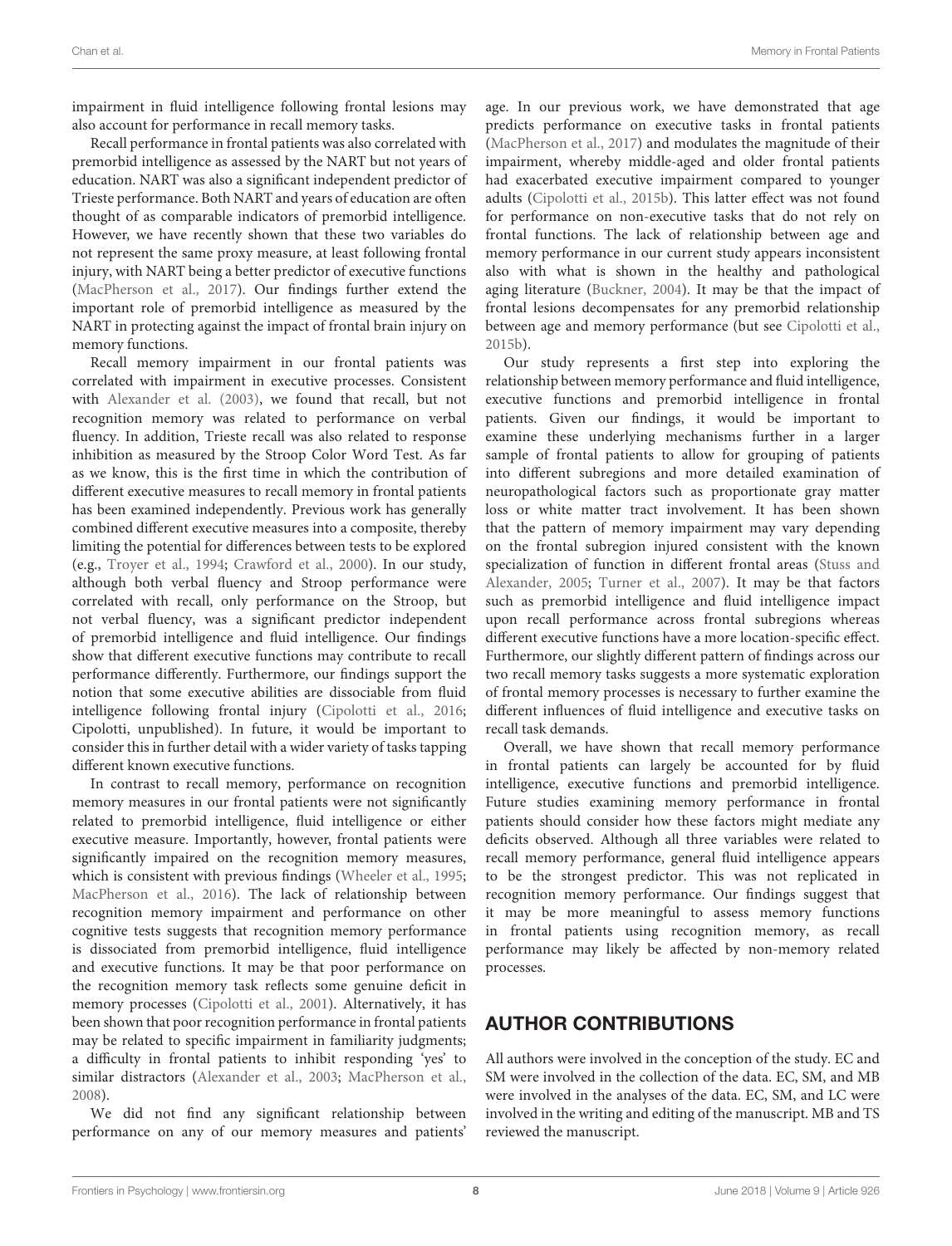## FUNDING

This work was supported by funding from the Wellcome Trust (Grant Nos. 066763 and 089231/ A/09/Z).

#### **REFERENCES**

- <span id="page-8-21"></span>Aizpurua, A., and Koutstaal, W. (2010). Aging and flexible remembering: contributions of conceptual span, fluid intelligence, and frontal functioning. Psychol. Aging 25, 193–207. [doi: 10.1037/a001](https://doi.org/10.1037/a0018198) [8198](https://doi.org/10.1037/a0018198)
- <span id="page-8-6"></span>Alexander, M. P., Stuss, D. T., and Fansabedian, N. (2003). California verbal learning test: performance by patients with focal frontal and non-frontal lesions. Brain 126, 1493–1503. [doi: 10.1093/brain/](https://doi.org/10.1093/brain/awg128) [awg128](https://doi.org/10.1093/brain/awg128)
- <span id="page-8-7"></span>Baddeley, A. D., Emslie, H., and Nimmo-Smith, I. (1994). The Doors and People Test: A Test of Visual and Verbal Recall and Recognition. Bury-St-Edmunds: Thames Valley Test Company.
- <span id="page-8-5"></span>Baldo, J. V., Delis, D., Kramer, J., and Shimamura, A. P. (2002). Memory performance on the California Verbal Learning Test – II: findings from patients with focal frontal lesions. J. Int. Neuropsychol. Soc. 8, 539–546. [doi: 10.1017/](https://doi.org/10.1017/S135561770281428X) [S135561770281428X](https://doi.org/10.1017/S135561770281428X)
- <span id="page-8-9"></span>Baldo, J. V., and Shimamura, A. P. (2002). "Frontal lobes and memory," in Handbook of Memory Disorders, eds A. Baddeley, B. Wilson, and M. Kopelman (London: John Wiley & Co), 363–379.
- <span id="page-8-19"></span>Barbey, A. K., Colom, R., Solomon, J., Krueger, F., Forbes, C., and Grafman, J. (2012). An integrative architecture for general intelligence and executive function revealed by lesion mapping. Brain 135, 1154–1164. [doi: 10.1093/brain/](https://doi.org/10.1093/brain/aws021) [aws021](https://doi.org/10.1093/brain/aws021)
- <span id="page-8-13"></span>Baudic, S., Barba, G. D., Thibaudet, M. C., Smagghe, A., Remy, P., and Traykov, L. (2006). Executive function deficits in early Alzheimer's disease and their relations with episodic memory. Arch. Clin. Neuropsychol. 21, 15–21. [doi: 10.](https://doi.org/10.1016/j.acn.2005.07.002) [1016/j.acn.2005.07.002](https://doi.org/10.1016/j.acn.2005.07.002)
- <span id="page-8-30"></span>Benton, A. L., and Hamsher, K. (1976). Multilingual Aphasia Examination Manual. Iowa City, IA: University of Iowa.
- <span id="page-8-10"></span>Buckner, R. L. (2004). Memory and executive function in aging and AD: multiple factors that cause decline and reserve factors that compensate. Neuron 44, 195–208. [doi: 10.1016/j.neuron.2004.09.006](https://doi.org/10.1016/j.neuron.2004.09.006)
- <span id="page-8-2"></span>Buckner, R. L., Kelley, W. M., and Petersen, S. E. (1999). Frontal cortex contributes to human memory formation. Nat. Neurosci. 2, 311–314. [doi: 10.1038/](https://doi.org/10.1038/7221) [7221](https://doi.org/10.1038/7221)
- <span id="page-8-23"></span>Cipolotti, L., Healy, C., Chan, E., Bolsover, F., Lecce, F., White, M., et al. (2015a). The impact of different aetiologies on the cognitive performance of frontal patients. Neuropsychologia 68, 21–30. [doi: 10.1016/j.neuropsychologia.2014.](https://doi.org/10.1016/j.neuropsychologia.2014.12.025) [12.025](https://doi.org/10.1016/j.neuropsychologia.2014.12.025)
- <span id="page-8-25"></span>Cipolotti, L., Healy, C., Chan, E., MacPherson, S. E., White, M., Woollett, K., et al. (2015b). The effect of age on cognitive performance of frontal patients. Neuropsychologia 75, 233–241. [doi: 10.1016/j.neuropsychologia.2015.](https://doi.org/10.1016/j.neuropsychologia.2015.06.011) [06.011](https://doi.org/10.1016/j.neuropsychologia.2015.06.011)
- <span id="page-8-35"></span>Cipolotti, L., Shallice, T., Chan, D., Fox, N., Scahill, R., Harrison, G., et al. (2001). Long-term retrograde amnesia. . .the crucial role of the hippocampus. Neuropsychologia 39, 151–172. [doi: 10.1016/S0028-3932\(00\)](https://doi.org/10.1016/S0028-3932(00)00103-2) [00103-2](https://doi.org/10.1016/S0028-3932(00)00103-2)
- <span id="page-8-29"></span>Cipolotti, L., Spano, B., Healy, C., Tudor-Sfetea, C., Chan, E., White, M., et al. (2016). Inhibition processes are dissociable and lateralised in human prefrontal cortex. Neuropsychologia 93, 1–12. [doi: 10.1016/j.neuropsychologia.2016.](https://doi.org/10.1016/j.neuropsychologia.2016.09.018) [09.018](https://doi.org/10.1016/j.neuropsychologia.2016.09.018)
- <span id="page-8-12"></span>Crawford, J. R., Bryan, J., Luszcz, M. A., Obonsawin, M. C., and Stewart, L. (2000). The executive decline hypothesis of cognitive aging: Do executive deficits qualify as differential deficits and do they mediate age-related memory decline? Aging Neuropsychol. Cogn. 7, 9–31. [doi: 10.1076/anec.7.1.](https://doi.org/10.1076/anec.7.1.9.806) [9.806](https://doi.org/10.1076/anec.7.1.9.806)
- <span id="page-8-14"></span>della Rocchetta, A. I., and Milner, B. (1993). Strategic search and retrieval inhibition: the role of the frontal lobes. Neuropsychologia 31, 503–524. [doi: 10.1016/0028-3932\(93\)90049-6](https://doi.org/10.1016/0028-3932(93)90049-6)

#### SUPPLEMENTARY MATERIAL

The Supplementary Material for this article can be found online at: [https://www.frontiersin.org/articles/10.3389/fpsyg.](https://www.frontiersin.org/articles/10.3389/fpsyg.2018.00926/full#supplementary-material) [2018.00926/full#supplementary-material](https://www.frontiersin.org/articles/10.3389/fpsyg.2018.00926/full#supplementary-material)

- <span id="page-8-17"></span>Duncan, J., Seitz, R. J., Kolodny, J., Bor, D., Herzog, H., Ahmed, A., et al. (2000). A neural basis for general intelligence. Science 289, 457–460. [doi: 10.1126/](https://doi.org/10.1126/science.289.5478.457) [science.289.5478.457](https://doi.org/10.1126/science.289.5478.457)
- <span id="page-8-33"></span>Gallistel, C. R. (2009). The importance of proving the null. Psychol. Rev. 116, 439–453. [doi: 10.1037/a0015251](https://doi.org/10.1037/a0015251)
- <span id="page-8-15"></span>Gershberg, F. B., and Shimamura, A. P. (1995). Impaired use of organizational strategies in free recall following frontal lobe damage. Neuropsychologia 33, 1305–1333. [doi: 10.1016/0028-3932\(95\)00103-A](https://doi.org/10.1016/0028-3932(95)00103-A)
- <span id="page-8-3"></span>Janowsky, J. S., Shimamura, A. P., Kritchevsky, M., and Squire, L. R. (1989). Cognitive impairment following frontal lobe damage and its relevance to human amnesia. Behav. Neurosci. 103, 548–560. [doi: 10.1037/0735-7044.103.](https://doi.org/10.1037/0735-7044.103.3.548) [3.548](https://doi.org/10.1037/0735-7044.103.3.548)

<span id="page-8-34"></span>Jeffreys, H. (1961). Theory of Probability, 3rd Edn. Oxford: Oxford University Press.

<span id="page-8-20"></span>Keifer, E., and Tranel, D. (2013). A neuropsychological investigation of the Delis-Kaplan executive function system. J. Clin. Exp. Neuropsychol. 35, 1048–1059. [doi: 10.1080/13803395.2013.854319](https://doi.org/10.1080/13803395.2013.854319)

- <span id="page-8-1"></span>Kopelman, M. D. (2002). Disorders of memory. Brain 125, 2152–2190. [doi: 10.](https://doi.org/10.1093/brain/awf229) [1093/brain/awf229](https://doi.org/10.1093/brain/awf229)
- <span id="page-8-36"></span>MacPherson, S. E., Bozzali, M., Cipolotti, L., Dolan, R. J., Rees, J. H., and Shallice, T. (2008). Effect of frontal lobe lesions on the recollection and familiarity components of recognition memory. Neuropsychologia 46, 3124–3132. [doi: 10.](https://doi.org/10.1016/j.neuropsychologia.2008.07.003) [1016/j.neuropsychologia.2008.07.003](https://doi.org/10.1016/j.neuropsychologia.2008.07.003)
- <span id="page-8-24"></span>MacPherson, S. E., Healy, C., Allerhand, M., Spano, B., Tudor-Sfetea, C., White, M., et al. (2017). Cognitive reserve and cognitive performance of patients with focal frontal lesions. Neuropsychologia 96, 19–28. [doi: 10.1016/j.neuropsychologia.](https://doi.org/10.1016/j.neuropsychologia.2016.12.028) [2016.12.028](https://doi.org/10.1016/j.neuropsychologia.2016.12.028)
- <span id="page-8-8"></span>MacPherson, S. E., Turner, M. S., Bozzali, M., Cipolotti, L., and Shallice, T. (2016). The Doors and People test: the effect of frontal lobe lesions on recall and recognition memory performance. Neuropsychology 30, 332–337. [doi: 10.1037/](https://doi.org/10.1037/neu0000240) [neu0000240](https://doi.org/10.1037/neu0000240)
- <span id="page-8-26"></span>McKenna, P., and Warrington, E. (1983). The Graded Naming Test. Windsor: NFER-Nelson.
- <span id="page-8-4"></span>Milner, B., Corsi, P., and Leonard, G. (1991). Frontal-lobe contribution to recency judgments. Neuropsychologia 29, 601–618. [doi: 10.1016/0028-3932\(91\)90013-X](https://doi.org/10.1016/0028-3932(91)90013-X)
- <span id="page-8-22"></span>Nelson, H. E., and Willison, J. (1991). National Adult Reading Test (NART). Windsor: NFER-Nelson.
- <span id="page-8-28"></span>Raven, J. C. (1976). Manual for the Advanced Progressive Matrices: Set 1. San Antonio, TX: Psychological Corporation.
- <span id="page-8-18"></span>Roca, M., Parr, A., Thompson, R., Woolgar, A., Torralva, T., Antoun, N., et al. (2010). Executive function and fluid intelligence after frontal lobe lesions. Brain 133, 234–247. [doi: 10.1093/brain/awp269](https://doi.org/10.1093/brain/awp269)
- <span id="page-8-37"></span>Stuss, D. T., and Alexander, M. P. (2005). Does damage to the frontal lobes produce impairment in memory. Curr. Direct. Psychol. Sci. 14, 84–88. [doi: 10.1111/j.](https://doi.org/10.1111/j.0963-7214.2005.00340.x) [0963-7214.2005.00340.x](https://doi.org/10.1111/j.0963-7214.2005.00340.x)
- <span id="page-8-31"></span>Trenerry, M. R., Crosson, B., Deboe, J., and Leber, W. R. (1989). Stroop Neuropsychological Screening Test. Odessa, FL: Psychological Assessment Resources.
- <span id="page-8-11"></span>Troyer, A. K., Graves, R. E., and Callum, C. M. (1994). Executive functioning as a mediator of the relationship between age and episodic memory in healthy aging. Aging Cogn. 1, 45–53. [doi: 10.1080/09289919408251449](https://doi.org/10.1080/09289919408251449)
- <span id="page-8-16"></span>Turner, M. S., Ciplotti, K., Yousry, T., and Shallice, T. (2007). Qualitatively different memory impairments across frontal lobe subgroups. Neuropsychologia 45, 1540–1552. [doi: 10.1016/j.neuropsychologia.2006.11.013](https://doi.org/10.1016/j.neuropsychologia.2006.11.013)
- <span id="page-8-32"></span>Warrington, E. K. (1984). Recognition Memory Test: Manual. Windsor: NFER-Nelson.
- <span id="page-8-27"></span>Warrington, E. K., and James, M. (1991). The Visual Object and Space Perception Battery. Bury St Edmunds: Thames Valley Test Company.
- <span id="page-8-0"></span>Wheeler, M. A., Stuss, D. T., and Tulving, E. (1995). Frontal lobe damage produces episodic memory impairment. J. Int. Neuropsychol. Soc. 1, 525–536. [doi: 10.](https://doi.org/10.1017/S1355617700000655) [1017/S1355617700000655](https://doi.org/10.1017/S1355617700000655)